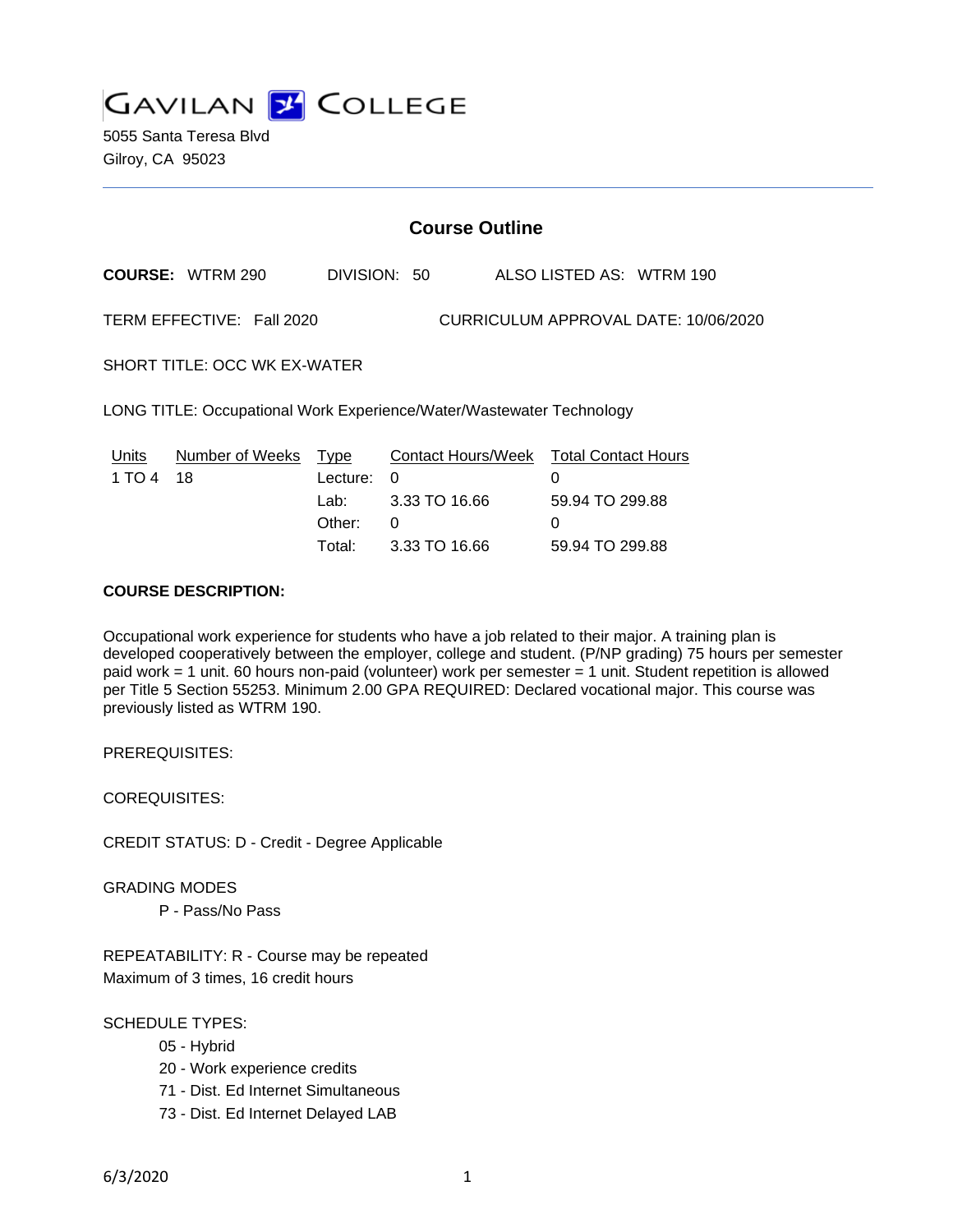## **STUDENT LEARNING OUTCOMES:**

The student will increase job skills in at least one of the following transferable skill sets: Communication, Research and Planning, Human Relations, Organization, Management and Leadership, Work Survival. Measure of assessment: Observation, Oral or Written Report Year assessed, or planned year of assessment: 2016 Semester: Fall

# **CONTENT, STUDENT PERFORMANCE OBJECTIVES, OUT-OF-CLASS ASSIGNMENTS**

Curriculum Approval Date: 10/06/2020

## **METHODS OF INSTRUCTION:**

Seminar discussions, individual conferences, term assignments, lab.

#### **OUT OF CLASS ASSIGNMENTS:**

Required Outside Hours: Assignment Description: As this is a lab course no out of class assignments are required.

# **METHODS OF EVALUATION:**

Other methods of evaluation Percent of total grade: 100.00 % A training plan is developed cooperatively between the employer, college and student.

#### **REPRESENTATIVE TEXTBOOKS:**

Required Representative Textbooks Required: Cooperative Work Experience Handbook provided by instructor no cost to student..